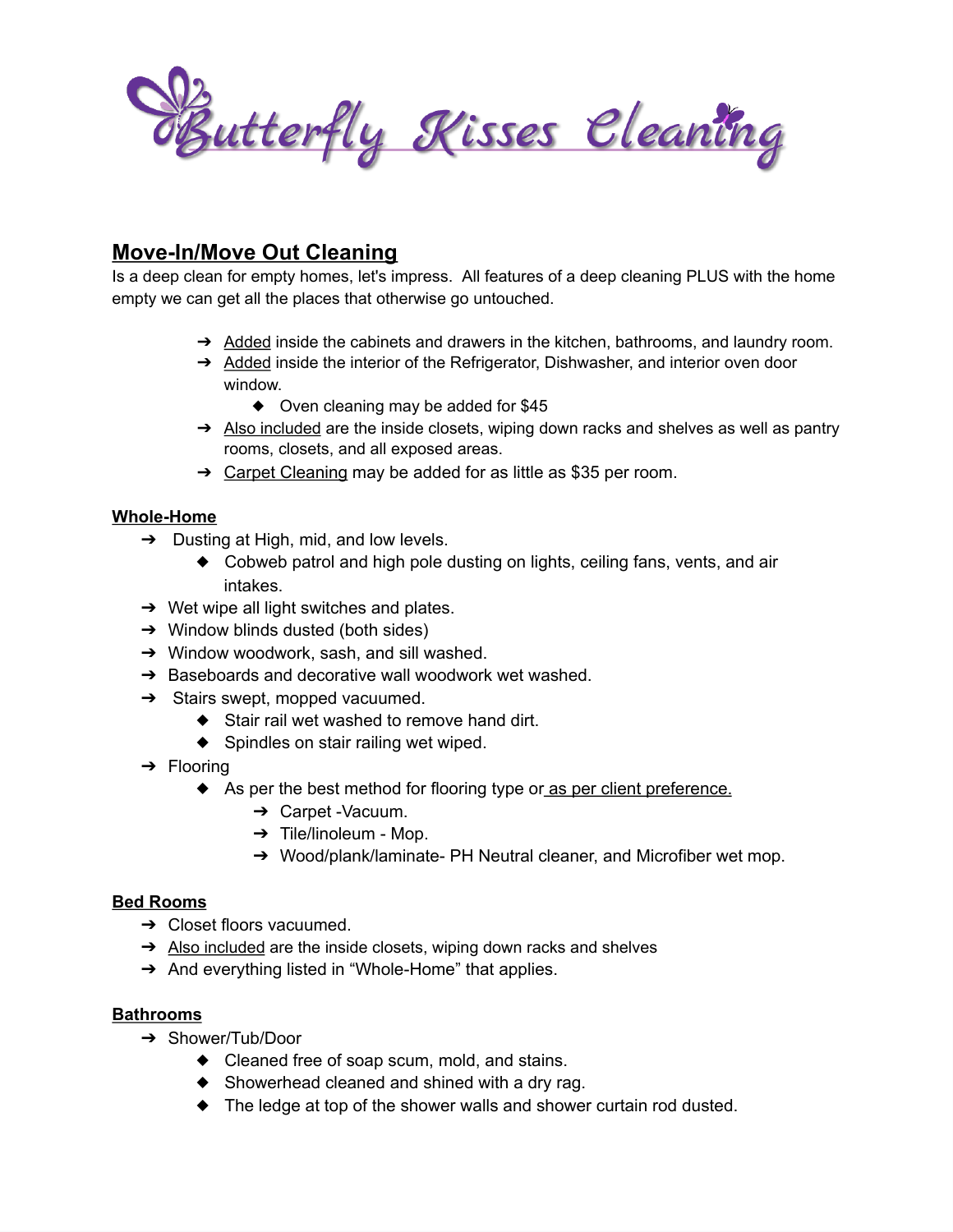intterfly Kisses Eleaning

- ◆ Shower/Tub items on shelves moved to clean the shelf and replaced.
- ➔ Towel Racks dusted/cleaned.
- ➔ Mirrors cleaned and dried streak-free.
- $\rightarrow$  Lights, fans, and vents cleaned/hand washed within arms reach on a three-step stool.
- ➔ Countertops and, all items on the counter are wiped clean and returned as before or in an orderly fashion.
- $\rightarrow$  Tip(s) of faucet cleaned free of toothpaste or any buildup and faucets shined.
- $\rightarrow$  Bathroom cabinets wet washed.
- $\rightarrow$  The area under cabinets dusted free of cobwebs and no hair on the floors.
- $\rightarrow$  Toilet exterior cleaned from top to bottom including all surfaces of seat and lid.
- $\rightarrow$  Toilet interior cleaned of all stains.
- ➔ Clean stands for toilet paper, toilet brushes, and plunger.
- $\rightarrow$  The floor behind the toilet is cleaned & baseboards around the toilet hand wiped clean.
- → All baseboards are hand wiped throughout the bathroom.
- → And everything listed in "Whole-Home" that applies.

#### **Kitchen**

- $\rightarrow$  Clean and sanitize all hard surfaces.
- ➔ Cabinet exteriors and knobs hand washed cleaned (no spots).
	- ◆ The area underneath kitchen cabinets will be wiped and free of cobwebs.
- ➔ Counter items removed, counters/backsplash cleaned, replace, and organized.
- ➔ Rangehood.
	- ◆ outside surfaces wiped clean.
	- ◆ Inside surfaces degreased and cleaned.
- $\rightarrow$  Range.
	- ◆ Stovetop, front, grates, and drip pans are cleaned.
	- ◆ Oven exterior front and sides cleaned.
		- Oven cleaning may be purchased for an additional service fee.
- $\rightarrow$  Appliance outsides are cleaned.
- → Dishwasher inside door edges wiped out.
- $\rightarrow$  Microwave interior cleaned.
- $\rightarrow$  Refrigerator Top dusted, front, edges and sides cleaned and shined as per surface type, sides dusted, and door cleaned. Interior is included.
- ➔ Sinks cleaned and scrubbed with a non-abrasive cleaner, faucets cleaned and shined.
- $\rightarrow$  Inside window over sink cleaned within arms reach.
- → Clean gaps between the frig, wall & cabinets to remove cobwebs and clean the floor.
- → And everything listed in "Whole-Home" that applies.

## **Entrances / Foyer**

→ Windows on the FRONT door cleaned inside and outside. (Narrow windows on each side of the front door included.)